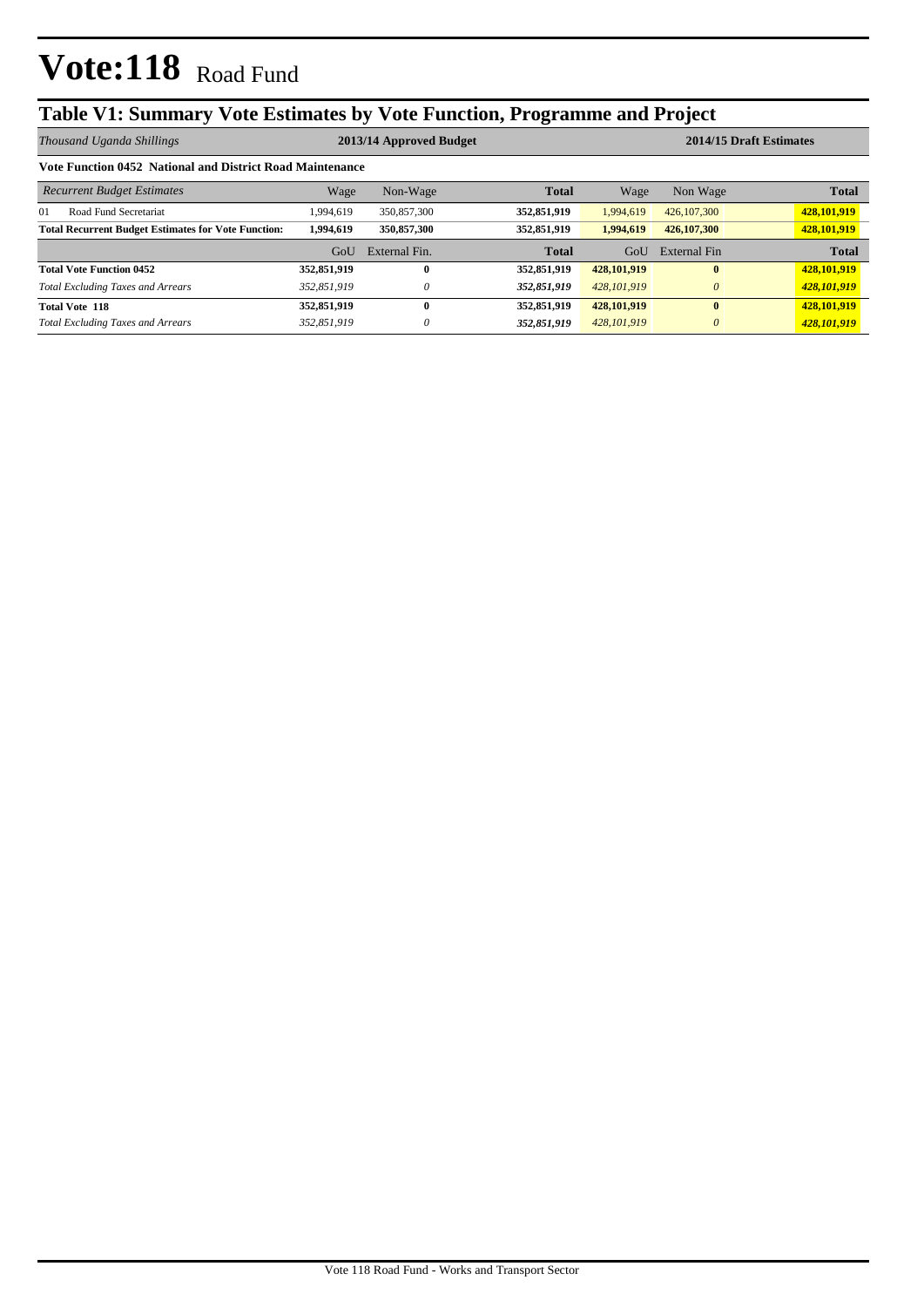# **Vote:118** Road Fund

### **Table V2: Summary Vote Estimates by Item**

| Thousand Uganda Shillings                                 | 2013/14 Approved Budget |                   |             | 2014/15 Draft Estimates |                       |              |
|-----------------------------------------------------------|-------------------------|-------------------|-------------|-------------------------|-----------------------|--------------|
|                                                           |                         | GoU External Fin. | Total       |                         | GoU External Fin.     | <b>Total</b> |
| <b>Employees, Goods and Services (Outputs Provided)</b>   | 7,223,999               | 0                 | 7,223,999   | 7,223,919               | $\boldsymbol{\theta}$ | 7,223,919    |
| 211102 Contract Staff Salaries (Incl. Casuals, Temporary) | 1,994,619               | $\boldsymbol{0}$  | 1,994,619   | 1,994,619               | $\mathbf{0}$          | 1,994,619    |
| 211103 Allowances                                         | 336,000                 | $\boldsymbol{0}$  | 336,000     | 311,975                 | $\mathbf{0}$          | 311,975      |
| 212101 Social Security Contributions                      | 167,000                 | $\overline{0}$    | 167,000     | 199,462                 | $\overline{0}$        | 199,462      |
| 213001 Medical expenses (To employees)                    | 90,000                  | $\boldsymbol{0}$  | 90,000      | 90,000                  | $\mathbf{0}$          | 90,000       |
| 213002 Incapacity, death benefits and funeral expenses    | 25,000                  | $\mathbf{0}$      | 25,000      | 20,000                  | $\mathbf{0}$          | 20,000       |
| 221001 Advertising and Public Relations                   | 233,000                 | $\mathbf{0}$      | 233,000     | 328,000                 | $\mathbf{0}$          | 328,000      |
| 221002 Workshops and Seminars                             | 290,000                 | $\mathbf{0}$      | 290,000     | 290,000                 | $\overline{0}$        | 290,000      |
| 221003 Staff Training                                     | 195,380                 | $\boldsymbol{0}$  | 195,380     | 195,380                 | $\bf{0}$              | 195,380      |
| 221004 Recruitment Expenses                               | 45,000                  | $\mathbf{0}$      | 45,000      | 30,000                  | $\mathbf{0}$          | 30,000       |
| 221007 Books, Periodicals & Newspapers                    | 20,000                  | $\boldsymbol{0}$  | 20,000      | 20,000                  | $\mathbf{0}$          | 20,000       |
| 221008 Computer supplies and Information Technology (IT)  | 35,000                  | $\mathbf{0}$      | 35,000      | 53,000                  | $\mathbf{0}$          | 53,000       |
| 221009 Welfare and Entertainment                          | 24,000                  | $\mathbf{0}$      | 24,000      | 24,000                  | $\mathbf{0}$          | 24,000       |
| 221011 Printing, Stationery, Photocopying and Binding     | 160,000                 | $\mathbf{0}$      | 160,000     | 275,200                 | $\mathbf{0}$          | 275,200      |
| 221012 Small Office Equipment                             | $\mathbf{0}$            | $\boldsymbol{0}$  | $\bf{0}$    | 10,000                  | $\bf{0}$              | 10,000       |
| 221017 Subscriptions                                      | 10,000                  | $\overline{0}$    | 10,000      | 10,000                  | $\overline{0}$        | 10,000       |
| 222001 Telecommunications                                 | 39,000                  | $\mathbf{0}$      | 39,000      | 43,000                  | $\overline{0}$        | 43,000       |
| 222002 Postage and Courier                                | 8,000                   | $\mathbf{0}$      | 8,000       | 5,000                   | $\overline{0}$        | 5,000        |
| 222003 Information and communications technology (ICT)    | 250,000                 | $\mathbf{0}$      | 250,000     | 150,000                 | $\overline{0}$        | 150,000      |
| 223001 Property Expenses                                  | 20,400                  | $\mathbf{0}$      | 20,400      | 18,000                  | $\mathbf{0}$          | 18,000       |
| 223003 Rent – (Produced Assets) to private entities       | 960,000                 | $\Omega$          | 960,000     | 960,000                 | $\overline{0}$        | 960,000      |
| 223004 Guard and Security services                        | 30,000                  | $\mathbf{0}$      | 30,000      | 41,000                  | $\overline{0}$        | 41,000       |
| 223005 Electricity                                        | 50,400                  | $\Omega$          | 50,400      | 50,400                  | $\mathbf{0}$          | 50,400       |
| 223006 Water                                              | 6,000                   | $\mathbf{0}$      | 6,000       | 6,000                   | $\mathbf{0}$          | 6,000        |
| 225001 Consultancy Services- Short term                   | 1,744,717               | $\mathbf{0}$      | 1,744,717   | 1,563,400               | $\mathbf{0}$          | 1,563,400    |
| 226001 Insurances                                         | 40,000                  | $\mathbf{0}$      | 40,000      | 50,000                  | $\mathbf{0}$          | 50,000       |
| 227001 Travel inland                                      | 235,483                 | $\mathbf{0}$      | 235,483     | 235,483                 | $\mathbf{0}$          | 235,483      |
| 227002 Travel abroad                                      | 120,000                 | $\boldsymbol{0}$  | 120,000     | 120,000                 | $\overline{0}$        | 120,000      |
| 227004 Fuel, Lubricants and Oils                          | 55,000                  | $\boldsymbol{0}$  | 55,000      | 55,000                  | $\overline{0}$        | 55,000       |
| 228002 Maintenance - Vehicles                             | 35,000                  | $\boldsymbol{0}$  | 35,000      | 50,000                  | $\mathbf{0}$          | 50,000       |
| 228003 Maintenance – Machinery, Equipment & Furniture     | 5,000                   | $\mathbf{0}$      | 5,000       | 25,000                  | $\mathbf{0}$          | 25,000       |
| <b>Grants, Transfers and Subsides (Outputs Funded)</b>    | 345,627,920             | 0                 | 345,627,920 | 420,878,000             | $\boldsymbol{\theta}$ | 420,878,000  |
| 263201 LG Conditional grants                              | 91,190,000              | $\boldsymbol{0}$  | 91,190,000  | 146,440,000             | $\mathbf{0}$          | 146,440,000  |
| 263204 Transfers to other govt. units                     | 254,437,920             | $\boldsymbol{0}$  | 254,437,920 | 274,438,000             | $\mathbf{0}$          | 274,438,000  |
| <b>Grand Total Vote 118</b>                               | 352,851,919             | $\bf{0}$          | 352,851,919 | 428,101,919             | $\bf{0}$              | 428,101,919  |
| <b>Total Excluding Taxes and Arrears</b>                  | 352,851,919             | 0                 | 352,851,919 | 428,101,919             | $\boldsymbol{\theta}$ | 428,101,919  |